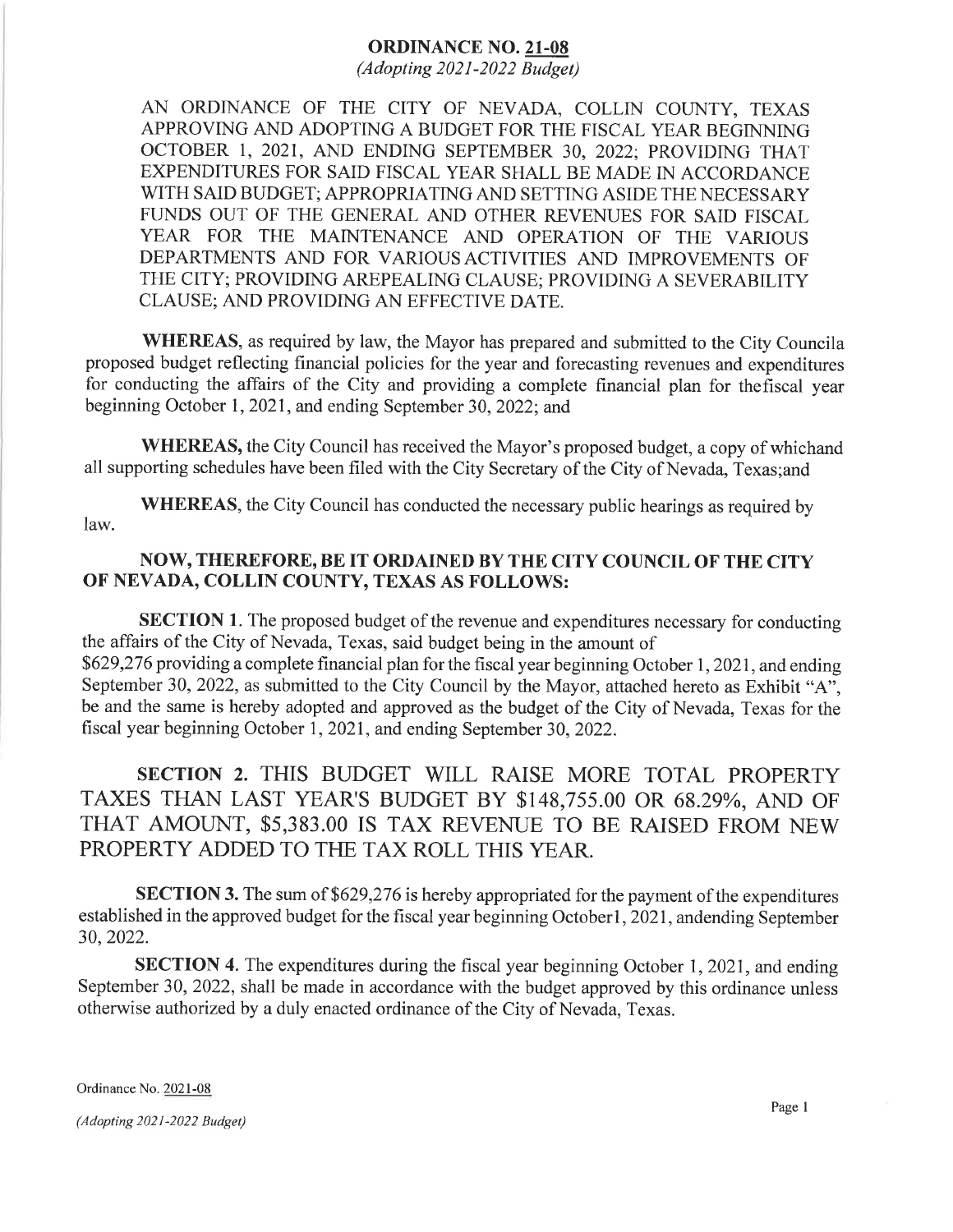SECTION 5. All budget amendments and transfers of appropriations budgeted from one account or activity to another within any individual activity for the fiscal term from October 1, 2021 through September 30, 2022 are hereby ratified, and the budget Ordinance for the fiscal termfrom October 1, 2021 through September 30, 2022, heretofore enacted by the City Council, be andthe same is hereby, amended to the extent of such transfers and amendments for all purposes.

SECTION 6. Specific authority is given to the Mayor, with consent of Council, to makethe following adjustments:

1. Transfer of appropriations budgeted from one account classification to anotheraccount classification within the same department.

2. Transfer of appropriations from designated appropriation from one department oractivity to another department or activity within the same fund.

SECTION 7. All notices and public hearings required by law have been duly completed.

SECTION 8. All provisions of the Ordinances of the City of Nevada, Texas, in conflict with the provisions of this ordinance be, and the same are hereby, repealed, and all other provisionsof the Ordinances of the City of Nevada, Texas not in conflict with the provisions of this Ordinanceshall remain in full force and effect.

SECTION 9. Should any word, sentence, paragraph, subdivision, clause, phrase or section of this Ordinance be adjudged or held to be unconstitutional, illegal, or invalid, the same shall not affect the validity of this Ordinance as a whole, or any part or provision thereof other thanthe part so decided to be invalid, illegal or unconstitutional.

SECTION 10. This Ordinance shall take effect from and after its passage as the law andcharter in such cases provide.

DULY PASSED by the City Council of the City of Nevada, Collin County, Texas, on thisthe 7th day of September 2021.

Voting in favor: <u>111/92 Clive, Glwen Gar jington, Merrit Lenz</u>or, 2<br>Karl Fisher, Gary Killian  $a$ ry Killiam Voting in opposition

**APPROVED** 

Ben Ponce, Mayor

Ordinance No. 2021-08 (Adopting 2021-2022 Budget)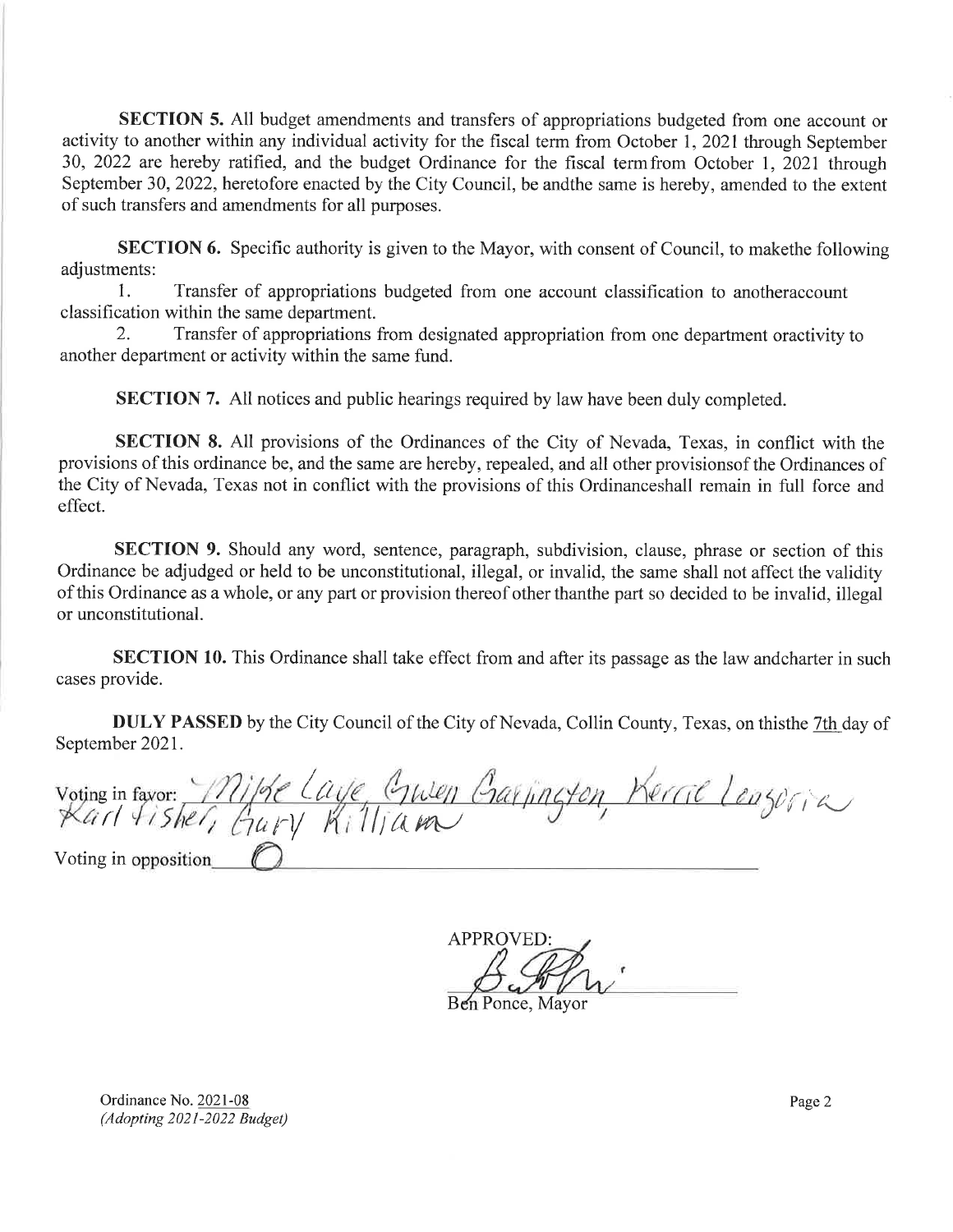CORRECTLY ENROLLED:  $171$ Judy Hill, CIT Secretary

APPROVED AS TO FORM:

Shepherd, Municipal Attorney James

Ordinance No. 2021-08  $(Adopting 2021 - 2022 Bulget)$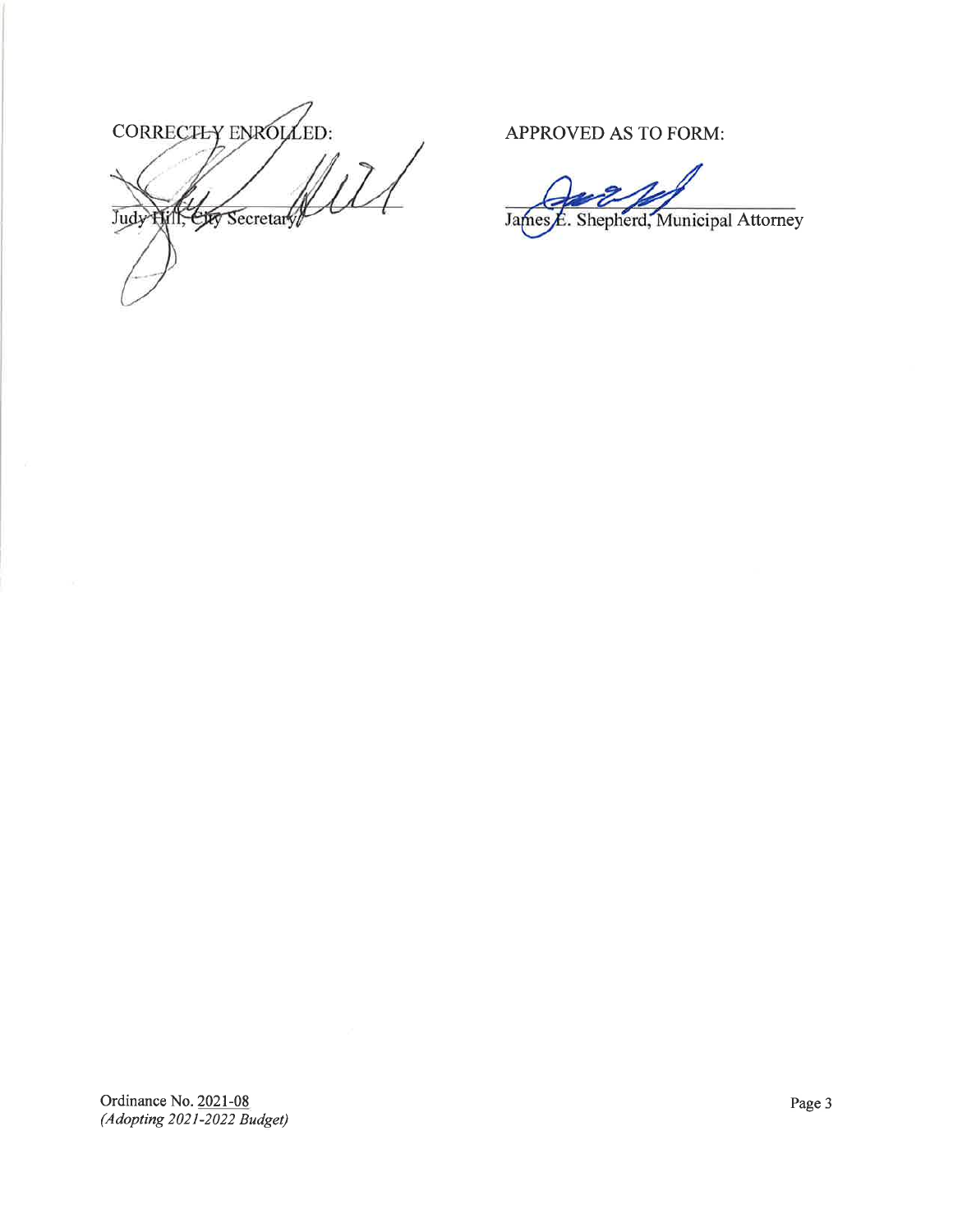|                                                                       | B<br>$\subset$<br>D                          |                     | H                   |                     |                     |                     |                              |                       |          |           |                  | Ζ           | AB                 | <b>AD</b>     | AH              | AJ            |
|-----------------------------------------------------------------------|----------------------------------------------|---------------------|---------------------|---------------------|---------------------|---------------------|------------------------------|-----------------------|----------|-----------|------------------|-------------|--------------------|---------------|-----------------|---------------|
|                                                                       | <b>City of Nevada - General Fund</b>         |                     |                     |                     |                     |                     |                              |                       |          |           |                  |             |                    |               |                 |               |
| $\overline{2}$                                                        | 2020-2021 Actual vs. Budget Financial Report |                     |                     |                     |                     |                     |                              |                       |          |           |                  |             |                    |               |                 |               |
| $\overline{\mathbf{3}}$                                               | For the eleven months ended August 31, 2021  |                     |                     |                     |                     |                     |                              |                       |          |           |                  |             |                    |               |                 |               |
|                                                                       |                                              |                     |                     |                     |                     |                     |                              |                       |          |           |                  |             |                    | FY 2021       |                 |               |
| 5                                                                     |                                              | Oct 2020<br>Actuals | Nov 2020<br>Actuals | Dec 2020<br>Actuals | Jan 2021<br>Actuals | Feb 2021<br>Actuals | <b>March 2021</b><br>Actuals | April 2021<br>Actuals | May 2021 | June 2021 | <b>July 2021</b> | August 2021 | <b>Current YTD</b> | Adopted       | $%$ of          | FY 2022 Final |
| 6                                                                     | <b>Revenue</b>                               |                     |                     |                     |                     |                     |                              |                       | Actuals  | Actuals   | Actuals          | Actuals     | Actuals            | <b>Budget</b> | <b>Budget</b>   | Budget        |
| $\overline{7}$                                                        | <b>City Sales Taxes</b>                      | 9,735               | 12,232              | 10,112              | 12,616              | 14,655              | (12, 333)                    | 6,581                 | 6,641    | 7,806     | 7,913            | 8,868       | 84,826             | 90,000        | 94.3%           |               |
| 8                                                                     | <b>Franchise Fees</b>                        |                     |                     |                     |                     |                     |                              |                       |          |           |                  |             |                    |               |                 | 95,000        |
| $\overline{9}$                                                        | Electric Franchise Fee                       |                     |                     |                     | 48,560              |                     |                              | 872                   |          |           |                  |             | 49,432             | 60,000        | 82.4%           | 66,000        |
| 10                                                                    | Gas Franchise Fee                            |                     |                     |                     |                     |                     | 3,148                        |                       |          |           |                  |             | 3,148              | 4.000         | 78.7%           | 4,000         |
| 11                                                                    | Telephone Franchise Fee                      | 8                   | 257                 |                     | 23                  | 244                 |                              | $\uparrow$            | 246      |           | 20               | 230         | 1,029              | 1,000         | 102.9%          | 1.000         |
| 12                                                                    | Trash Service Franchise Fee                  | 543                 | 543                 | 543                 | 543                 |                     |                              | 1,193                 | 543      |           | 543              | 543         | 4,994              | 4,000         | 124.9%          | 4,000         |
| $\overline{13}$                                                       | Franchise Fees - Other                       |                     |                     |                     |                     |                     |                              |                       |          |           |                  |             |                    |               |                 |               |
| $\boxed{14}$                                                          | <b>Total Franchise Fees</b>                  | 551                 | 800                 | 543                 | 49,126              | 244                 | 3,148                        | 2,066                 | 789      |           | 563              | 773         | 58,603             | 69,000        | 84.9%           | 75,000        |
| $\boxed{15}$                                                          | Other Revenue                                |                     |                     |                     |                     |                     |                              |                       |          |           |                  |             |                    |               |                 |               |
| 16                                                                    | Interest Income                              | 16                  |                     |                     | 16                  |                     |                              | 16                    | 5        |           |                  | 10          | 63                 |               | 100.0%          |               |
| $\overline{17}$                                                       | Miscellaneous Income                         |                     |                     |                     |                     |                     |                              |                       | 25       |           | 104              |             | 129                |               | 100.0%          | 70            |
| $\overline{18}$                                                       | <b>Total Other Revenue</b>                   | 16                  |                     |                     | 16                  |                     |                              | 16                    | 30       |           | 104              | 10          | 192                |               |                 | 70            |
| 19                                                                    | <b>Property Taxes</b>                        |                     |                     |                     |                     |                     |                              |                       |          |           |                  |             |                    |               |                 |               |
| $\overline{20}$                                                       | <b>General Property Taxes</b>                | 4,023               | 11,343              | 147,528             | 30,070              | 22,150              | 3,469                        | 980                   | 1,500    | 908       | 628              | 4,022       | 226,620            | 214,038       | 105.9%          | 361,206       |
| $\overline{21}$                                                       | <b>Total Property Taxes</b>                  | 4,023               | 11,343              | 147,528             | 30,070              | 22,150              | 3,469                        | 980                   | 1,500    | 908       | 628              | 4,022       | 226,620            | 214,038       | 105.9%          | 361,206       |
| $\begin{array}{r} 22 \\ \hline 24 \\ \hline 25 \\ \hline \end{array}$ | <b>Total Revenue from Administration</b>     | 14,325              | 24,375              | 158,183             | 91,828              | 37,049              | (5,716)                      | 9,642                 | 8,960    | 8,714     | 9,208            | 13,673      | 370,242            | 373,038       | 99,3%           | 531,276       |
|                                                                       | <b>Permit Fees</b>                           |                     |                     |                     |                     |                     |                              |                       |          |           |                  |             |                    |               |                 |               |
|                                                                       | <b>Building Permit Fees</b>                  | 1,250               | 2,954               | 787                 |                     | 610                 | 1,520                        | 970                   | 4,753    | 3,035     | 6,377            | 2,060       | 24,315             | 33,000        | 73.7%           | 33,000        |
| $\overline{26}$                                                       | <b>Health/Food Permit Fees</b>               |                     |                     |                     |                     |                     |                              |                       |          |           | 210              |             | 210                | 500           | 42.0%           | 500           |
| 27                                                                    | Subdivision/Development Fees                 | 13,684              |                     |                     |                     |                     |                              | 30,680                | 66,034   |           | 5,285            | 506         | 116,189            | 3,000         | 3873,0%         | 55,000        |
| 28                                                                    | <b>Septic Permit Fees</b>                    |                     |                     | 570                 |                     |                     |                              |                       |          |           |                  |             | 570                | 6,200         | 9.2%            | 7,000         |
| 29                                                                    | Permit Fees - Other                          |                     |                     |                     |                     |                     |                              | 1,600                 | 110      |           |                  |             | 1,710              | 2,500         | 68.4%           | 2,500         |
| $\frac{30}{21}$                                                       | <b>Total Permit Fees</b>                     | 14,934              | 2,954               | 1,357               |                     | 610                 | 1,520                        | 33,250                | 70,896   | 3,035     | 11,872           | 2,566       | 142,994            | 45,200        | 316.4%          | 98,000        |
| 32                                                                    | <b>Code and Traffic Enforcement</b>          |                     |                     |                     |                     |                     |                              |                       |          |           |                  |             |                    |               |                 |               |
| 33                                                                    | <b>Property Code Enforcement</b>             |                     |                     |                     |                     |                     |                              |                       |          |           |                  |             |                    |               |                 |               |
| 34                                                                    | <b>Traffic Violations</b>                    |                     |                     |                     |                     |                     |                              |                       |          |           |                  |             |                    |               | 0.0%<br>$0.0\%$ |               |
| 35                                                                    | <b>Total Code and Traffic Enforcement</b>    |                     |                     |                     |                     |                     |                              |                       |          |           | œ.               | $\sim$      |                    |               | $0.0\%$         |               |
| ారా                                                                   |                                              |                     |                     |                     |                     |                     |                              |                       |          |           |                  |             |                    |               |                 |               |
| 37<br>38                                                              | <b>Total Revenue from City Services</b>      | 14,934              | 2,954               | 1,357               |                     | 610                 | 1,520                        | 33,250                | 70,896   | 3,035     | 11,872           | 2,566       | 142,994            | 45,200        | 316.4%          | 98,000        |
| 39                                                                    | <b>Total Revenue</b>                         | 29,259              | 27,329              | 159,540             | 91,828              | 37,659              |                              |                       |          |           |                  |             |                    |               |                 |               |
|                                                                       |                                              |                     |                     |                     |                     |                     | (4, 196)                     | 42,892                | 79,856   | 11.749    | 21,080           | 16,239      | 513.236            | 418.238       | 122.7%          | 629,276       |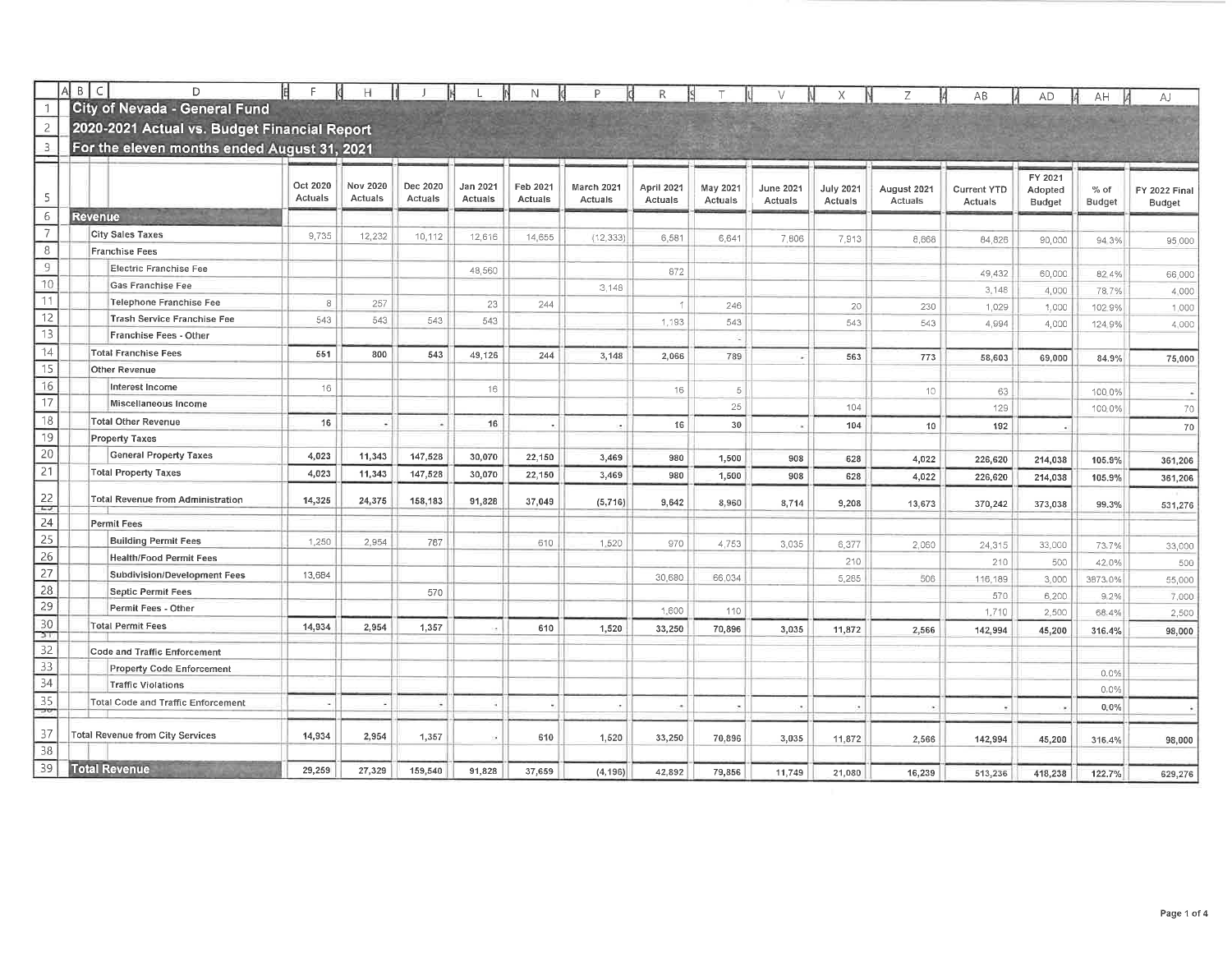|                 | $A$ $B$ $C$ |                   | D                                            | E        | H        |          |                | N        | P          | $\mathsf{R}$ |          |           |                             |                        | AB                            | AD                | AΗ               | AJ                      |
|-----------------|-------------|-------------------|----------------------------------------------|----------|----------|----------|----------------|----------|------------|--------------|----------|-----------|-----------------------------|------------------------|-------------------------------|-------------------|------------------|-------------------------|
| $\overline{1}$  |             |                   | City of Nevada - General Fund                |          |          |          |                |          |            |              |          |           |                             |                        |                               |                   |                  |                         |
| $\overline{c}$  |             |                   | 2020-2021 Actual vs. Budget Financial Report |          |          |          |                |          |            |              |          |           |                             |                        |                               |                   |                  |                         |
| $\overline{3}$  |             |                   | For the eleven months ended August 31, 2021  |          |          |          |                |          |            |              |          |           |                             |                        |                               |                   |                  |                         |
|                 |             |                   |                                              |          |          |          |                |          |            |              |          |           |                             |                        |                               |                   |                  |                         |
|                 |             |                   |                                              | Oct 2020 | Nov 2020 | Dec 2020 | Jan 2021       | Feb 2021 | March 2021 | April 2021   | May 2021 | June 2021 |                             |                        |                               | FY 2021           |                  |                         |
| 5               |             |                   |                                              | Actuals  | Actuals  | Actuals  | <b>Actuals</b> | Actuals  | Actuals    | Actuals      | Actuals  | Actuals   | <b>July 2021</b><br>Actuals | August 2021<br>Actuals | <b>Current YTD</b><br>Actuals | Adopted<br>Budget | $%$ of<br>Budget | FY 2022 Final<br>Budget |
| 40              |             |                   |                                              |          |          |          |                |          |            |              |          |           |                             |                        |                               |                   |                  |                         |
| 41              |             | <b>Expenses</b>   |                                              |          |          |          |                |          |            |              |          |           |                             |                        |                               |                   |                  |                         |
| 42              |             |                   | <b>City Adminstration Expenses</b>           |          |          |          |                |          |            |              |          |           |                             |                        |                               |                   |                  |                         |
| 43              |             |                   | <b>City Council Expenses</b>                 |          |          |          |                |          |            |              |          |           |                             |                        |                               |                   |                  |                         |
| 44              |             |                   | Dues and Memberships                         |          |          |          |                |          |            | 591          |          |           |                             |                        | 591                           | 600               | 98.5%            | 600                     |
| $\overline{45}$ |             |                   | <b>Election Fees and Supplies</b>            |          |          |          |                | 1,500    |            | $\sim$       |          | 150       |                             |                        | 1,650                         | 6,000             | 27.5%            | 2,500                   |
| 46<br>$\tau$    |             |                   | <b>Total City Council Expenses</b>           | ×        | v.       |          |                | 1,500    |            | 591          |          | 150       |                             |                        | 2,241                         | 6,600             | 126.0%           | 3,100                   |
| 48              |             |                   | <b>City Government Expenses</b>              |          |          |          |                |          |            |              |          |           |                             |                        |                               |                   |                  |                         |
| 49              |             |                   | <b>Accounting Services</b>                   | 275      |          |          |                |          | 4.000      |              | 3,043    | 4,232     | 1,500                       | 1,859                  | 14,908                        |                   | 100.0%           | 20,000                  |
| 50              |             |                   | <b>Advertising &amp; Notices</b>             |          |          |          |                |          |            |              |          |           |                             |                        |                               | 500               | 0.0%             |                         |
| $\overline{51}$ |             |                   | <b>Animal Control</b>                        |          |          |          |                |          |            |              | 2,344    |           | 781                         |                        | 3,125                         | 4,000             | 78.1%            | 4,000                   |
| 52              |             | Bond(s)           |                                              |          |          |          |                |          |            |              |          |           |                             |                        |                               |                   | 0.0%             |                         |
| 53              |             |                   | Central Appraisal Dist budget                |          | 1,455    |          |                |          |            |              |          |           |                             |                        | 1,455                         | 1,500             | 97.0%            | 1,600                   |
| 54              |             |                   | <b>City Property Maintenance</b>             | 370      | 370      |          |                | 3,700    | 555        | 370          | 370      | 370       | 555                         | 555                    | 7,215                         | 5,000             | 144.3%           | 7,500                   |
| 55              |             |                   | Contingency                                  |          |          |          |                |          |            |              |          |           |                             |                        |                               | 1,225             | 0.0%             | 1,225                   |
| 56              |             |                   | <b>Contracted Services</b>                   |          |          |          |                |          |            |              |          |           |                             |                        |                               | 2,000             | 0.0%             | 2,000                   |
| 57              |             |                   | <b>Dues and Subscriptions</b>                |          |          |          |                |          |            |              |          |           |                             |                        |                               | 3,000             | 0.0%             |                         |
| 58              |             | Electricty        |                                              | 877      | 713      | 882      |                | 1,888    |            | 1,804        |          | 863       | 876                         | 905                    | 8,808                         | 10,000            | 88.1%            | 10,000                  |
| 59              |             |                   | <b>Equipment and Furniture</b>               | 71       | 71       | 71       | 75             | 142      | 71         |              |          | 71        | 321                         | 71                     | 964                           | 750               | 128,5%           | 750                     |
| 60              |             |                   | <b>Financial Audit</b>                       | 1,607    |          |          |                |          |            |              |          |           |                             |                        | 1,607                         | 7,500             | 21,4%            | 15,000                  |
| 61              |             | Insurance         |                                              |          |          |          |                |          |            |              |          |           |                             |                        |                               | 3,500             | 0.0%             | 2,500                   |
| 62              |             | Internet          |                                              |          |          |          |                |          |            |              |          |           |                             | 72                     | 72                            | 800               | 9.0%             |                         |
| 63              |             | <b>Legal Fees</b> |                                              | 3.562    |          | 8,375    | 3,313          | 6,188    | 4,688      | 10,690       |          |           | 14,100                      |                        | 50,915                        | 30,000            | 169.7%           | 36,000                  |
| 64              |             |                   | <b>Legal Notices</b>                         | 1,493    |          |          |                |          |            |              |          |           |                             | 459                    | 1,952                         | 1,000             | 195.2%           | 1,750                   |
| 65              |             | Mileage           |                                              |          |          |          |                |          |            |              |          |           |                             | 48                     | 48                            |                   | 100,0%           |                         |
| 66              |             |                   | <b>NSF Return Check</b>                      |          |          |          |                |          |            | 350          |          |           |                             |                        | 350                           |                   | 100.0%           | 100                     |
| 67              |             |                   | <b>Office Supplies</b>                       | 30       | (1)      | 261      | 40             | 45       | 30         | 30           | 215      | 58        | 202                         | 73                     | 983                           | 1,500             | 65,5%            | 1,000                   |
| 68              |             | Postage           |                                              |          |          |          |                |          |            | 18           |          |           | 71                          | 18                     | 107                           | 500               | 21.4%            | 250                     |
| 69              |             |                   | Property Tax Collection Fees                 |          | 555      |          |                |          |            |              |          |           |                             |                        | 555                           | 1,500             | 37.0%            | 1,000                   |
| 70              |             |                   | Software/Cloud Services                      |          | 2,200    |          | 1,400          |          |            | 37           | 55       | 37        | 263                         | 37                     | 4,028                         | 5,000             | 80.6%            | 5,000                   |
| 71              |             |                   | <b>Technical/Legal Books</b>                 |          |          |          |                |          |            |              |          |           |                             |                        |                               | 1,500             | $0.0\%$          | 750                     |
| 72              |             | Telephone         |                                              | 178      | 121      | 107      |                | 217      | 120        | 108          |          | 218       | 108                         | 113                    | 1,290                         | 2,000             | 64.5%            | 1,500                   |
| 73              |             |                   | Training/Seminars                            |          |          |          |                |          |            |              |          |           |                             |                        |                               |                   | 0,0%             | 1,000                   |
| 74              |             |                   | Travel & Lodging Expenses                    |          |          |          |                |          |            |              |          |           |                             |                        |                               |                   | 0.0%             |                         |
| 75              |             | Water             |                                              | 63       |          | 32       | 32             | 32       | 64         | 32           |          | 32        | 33                          | 32                     | 352                           | 350               | 100.5%           | 350                     |
| 76              |             | Website           |                                              |          |          |          |                |          |            |              |          |           |                             |                        |                               | 500               | 0.0%             |                         |
| 77              |             |                   | <b>Total City Government Expenses</b>        | 8,526    | 5,484    | 9,728    | 4,860          | 12,211   | 9,527      | 13,439       | 6,026    | 5,880     | 18,810                      | 4,241                  | 98,732                        | 83,625            | 118.1%           | 113,275                 |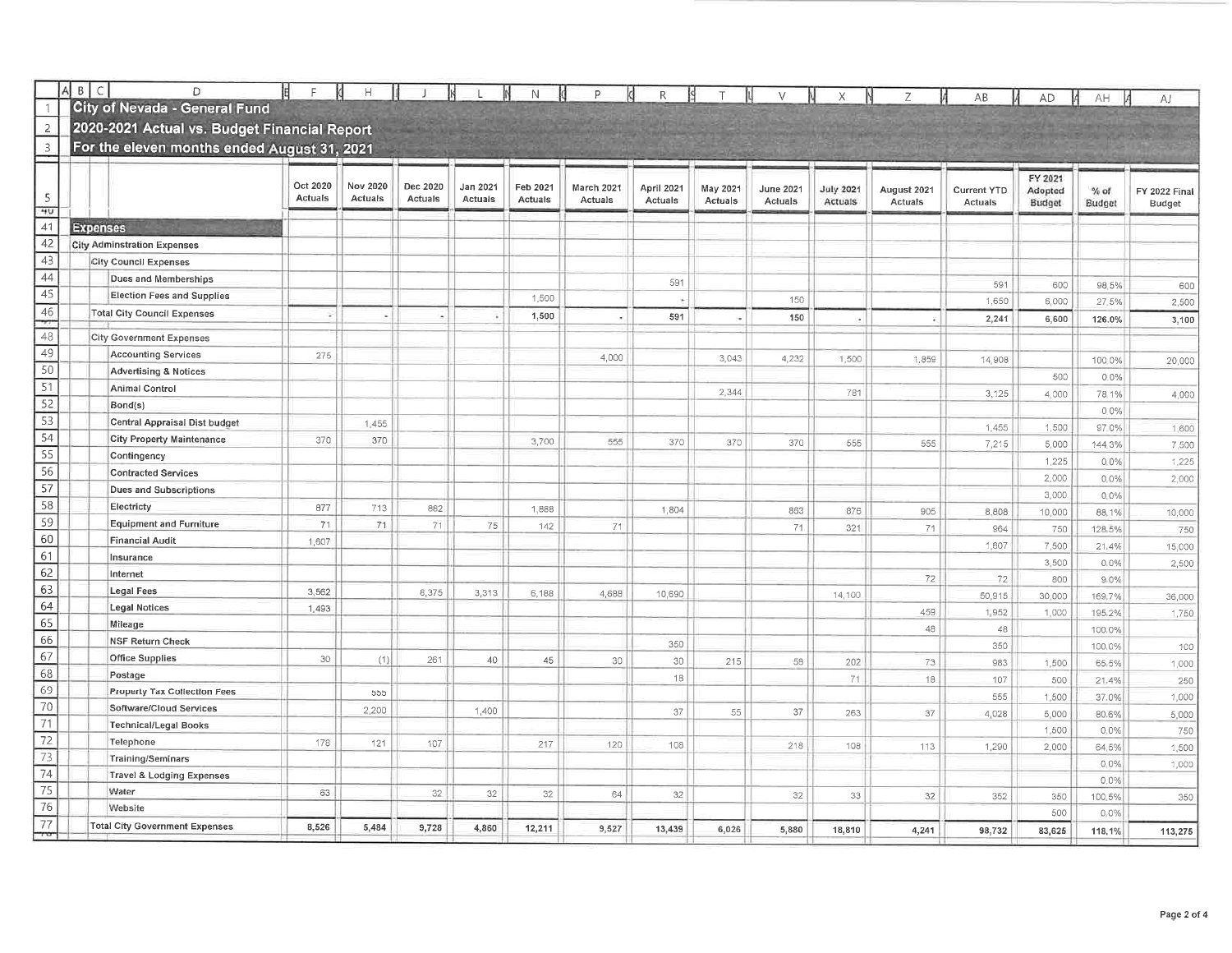|                          | B<br>$\subset$ | D                                            |                     | H                   |                     |              | $\mathsf N$  | P          | R              |          |           |                  | Z.          | AB                 | AD      | AH      | AJ                  |
|--------------------------|----------------|----------------------------------------------|---------------------|---------------------|---------------------|--------------|--------------|------------|----------------|----------|-----------|------------------|-------------|--------------------|---------|---------|---------------------|
|                          |                | City of Nevada - General Fund                |                     |                     |                     |              |              |            |                |          |           |                  |             |                    |         |         |                     |
| $\overline{2}$           |                | 2020-2021 Actual vs. Budget Financial Report |                     |                     |                     |              |              |            |                |          |           |                  |             |                    |         |         |                     |
| 3                        |                | For the eleven months ended August 31, 2021  |                     |                     |                     |              |              |            |                |          |           |                  |             |                    |         |         |                     |
|                          |                |                                              |                     |                     |                     |              |              |            |                |          |           |                  |             |                    | FY 2021 |         |                     |
| 5                        |                |                                              | Oct 2020<br>Actuals | Nov 2020<br>Actuals | Dec 2020<br>Actuals | Jan 2021     | Feb 2021     | March 2021 | April 2021     | May 2021 | June 2021 | <b>July 2021</b> | August 2021 | <b>Current YTD</b> | Adopted | % of    | <b>FY 2022 Fina</b> |
| 79                       |                |                                              |                     |                     |                     | Actuals      | Actuals      | Actuals    | <b>Actuals</b> | Actuals  | Actuals   | Actuals          | Actuals     | Actuals            | Budget  | Budget  | <b>Budget</b>       |
| 80                       |                | Payroll Expenses                             |                     |                     |                     |              |              |            |                |          |           |                  |             |                    |         |         |                     |
| 81                       |                | Salaries<br>Payroll Taxes                    | 11,954              | 7,955               | 8.054               | 7,940        | 8,374        | 8,058      | 12,460         | 9,143    | 8,804     | 7,779            | 7,350       | 97,869             | 95,760  | 102.2%  | 95,760              |
| 82                       |                | <b>Unemployment Taxes</b>                    | 885                 | 590                 | 598                 | 589          | 622          | 598        | 926            | 681      | 655       | 577              | 544         | 7,266              | 8,000   | 90.8%   | 8,000               |
| 83                       |                | <b>Employee Health Insurance</b>             | 567                 | 707                 |                     | 143          | 146          | 35         |                |          |           |                  |             | 324                | 800     | 40.5%   | 800                 |
| 84                       |                | <b>Payroll Processing Fees</b>               | 186                 | 115                 | 706<br>115          | (240)<br>247 | 1,652<br>115 | 706        | 586            | (240)    | 706       | (240)            | (240)       | 4,670              | 20,000  | 23.4%   | 15,600              |
| 85                       |                | <b>Total Payroll Expenses</b>                | 13,592              | 9,367               | 9,472               |              |              | 115        | $-186$         | 115      | 115       | 141              | 149         | 1,598              | 1,000   | 159.8%  | 1,500               |
| 80                       |                |                                              |                     |                     |                     | 8,678        | 10,908       | 9,512      | 14,158         | 9,699    | 10,280    | 8,257            | 7,803       | 111,726            | 125,560 | 89.0%   | 121,660             |
| 87                       |                | Public Safety                                |                     |                     |                     |              |              |            |                |          |           |                  |             |                    |         |         |                     |
| 88                       |                | Ambulance Service                            |                     |                     |                     |              |              |            | 10,695         |          | 2,674     | 2,674            | 5,347       | 21,390             | 12,000  | 178,2%  | 18,000              |
| 89                       |                | <b>Fire Department Service</b>               | 30,000              |                     |                     |              |              |            |                |          |           |                  |             | 30,000             | 30,000  | 100.0%  | 32,000              |
| 90                       |                | <b>Police Services</b>                       | 31,250              |                     |                     | 37,500       |              |            | 37,500         |          |           | 37,500           |             | 143,750            | 150,000 | 73.8%   |                     |
| 91<br>92                 |                | <b>Total Public Safety</b>                   | 61,250              |                     |                     | 37,500       |              |            | 48,195         |          | 2,674     | 40,174           | 5,347       | 195,140            | 192,000 | 101.6%  | 50,000              |
| 93                       |                | <b>Streets and Roads</b>                     |                     |                     |                     |              |              |            |                |          |           |                  |             |                    |         |         |                     |
| 94                       |                | Ditch and culvert upkeep                     |                     |                     |                     |              |              |            |                |          |           |                  |             |                    |         |         |                     |
| 95                       |                | Signs                                        |                     |                     |                     |              |              |            |                |          |           |                  |             |                    | 5,000   | 0.0%    | 2,500               |
| $\overline{96}$          |                | <b>Street Repairs</b>                        | 7,764               | 37,006              |                     |              |              |            |                |          |           | 645              |             | 645                | 4,000   | 16.1%   | 2,000               |
| 97                       |                | Trim bushes/trees                            |                     |                     |                     |              |              |            |                |          | 112       | 10,750           |             | 55,632             | 60,000  | 92.7%   | 226,291             |
| 98                       |                | <b>Total Streets and Roads</b>               | 7,764               | 37,006              |                     | ٠            |              | ٠          |                |          |           |                  |             |                    | 12,500  | 0.0%    |                     |
| $\overline{\phantom{a}}$ |                |                                              |                     |                     |                     |              |              |            |                |          | 112       | 11,395           |             | 56,277             | 81,500  | 69.1%   | 230,791             |
| 100                      |                | Inspections and P&D Expenses                 |                     |                     |                     |              |              |            |                |          |           |                  |             |                    |         |         |                     |
| $\overline{101}$         |                | <b>Buidling Inspections</b>                  | 77                  |                     |                     |              | 1,142        | 16,574     |                | 154      | 314       | 320              |             | 18,580             | 10,000  | 185.8%  | 22,500              |
| 102                      |                | <b>Health/Food Inspections</b>               |                     |                     |                     |              |              | 300        |                |          | 600       | 150              |             | 1,050              | 2,000   | 52.5%   | 450                 |
| 103                      |                | <b>Planning and Development</b>              |                     |                     |                     |              |              |            | 29,500         |          |           | 7,245            |             | 36,745             | 20,000  | 183.7%  | 30,000              |
| $\sqrt{104}$             |                | <b>Engineering Fees</b>                      | 245                 | 5,084               | 2,690               | 1,811        | 5,286        | 4,708      |                | 5,146    | 3,443     | 3,350            | 2.014       | 33,777             | 25,000  | 135.1%  | 30,000              |
| $\frac{1}{105}$          |                | Other Inspections                            | 4,247               |                     | 810                 |              |              |            |                | 600      |           |                  | 400         | 6.057              | 5,000   | 121.1%  | 10,000              |
| 106<br>TUT               |                | <b>Total Inspections/P&amp;D Expenses</b>    | 4,569               | 5,084               | 3,500               | 1,811        | 6,428        | 21,582     | 29,500         | 5,900    | 4,357     | 11,065           | 2,414       | 96.210             | 62,000  | 155.2%  | 92,950              |
| 108                      |                | Municipal Court & Code Enforcement           |                     |                     |                     |              |              |            |                |          |           |                  |             |                    |         |         |                     |
| 109                      |                | Clean up of Properties                       |                     |                     |                     |              |              |            |                |          |           |                  |             |                    | 3,000   | 0.0%    | 2,000               |
| 110                      |                | Code Enforcement - Other                     |                     |                     |                     |              |              | 317        | 211            |          | 211       | 422              | 211         | 1,372              | 2,500   | 54.9%   | 2,500               |
| $\overline{111}$         |                | Judge Fees                                   |                     |                     |                     |              |              |            |                |          |           |                  |             |                    | 3,000   | $0.0\%$ | 1,000               |
| $\overline{112}$         |                | <b>Contract Fees</b>                         |                     |                     |                     |              |              |            |                |          |           |                  |             |                    | 1,000   | $0.0\%$ | 1,000               |
| 113                      |                | Deputy/Police Services                       |                     | 473                 | 212                 | 212          |              |            |                |          |           |                  |             | 897                | 3,000   | 29.9%   | 3,000               |
| 114                      |                | City Attorney Fees                           |                     |                     |                     |              |              |            |                |          |           |                  |             |                    | 8,000   | 0.0%    | 8,000               |
| 115                      |                | Mileage Reimbursement                        |                     |                     |                     |              |              |            |                |          |           |                  |             |                    | 515     | 0.0%    |                     |
| 116                      |                | <b>Total Municipal Court Code Enf Exp</b>    |                     | 473                 | 212                 | 212          |              | 317        | 211            | $\sim$   | 211       | 422              | 211         | 2.268              | 21,015  | 10.8%   | 17,500              |
| 118                      |                | <b>Total City Expenses</b>                   | 95,701              | 57,414              | 22,912              | 53,061       | 31,047       | 40,938     | 106.093        | 21,625   | 23.664    | 90,123           | 20.016      | 562,594            | 572,300 | 98.3%   | 629,276             |